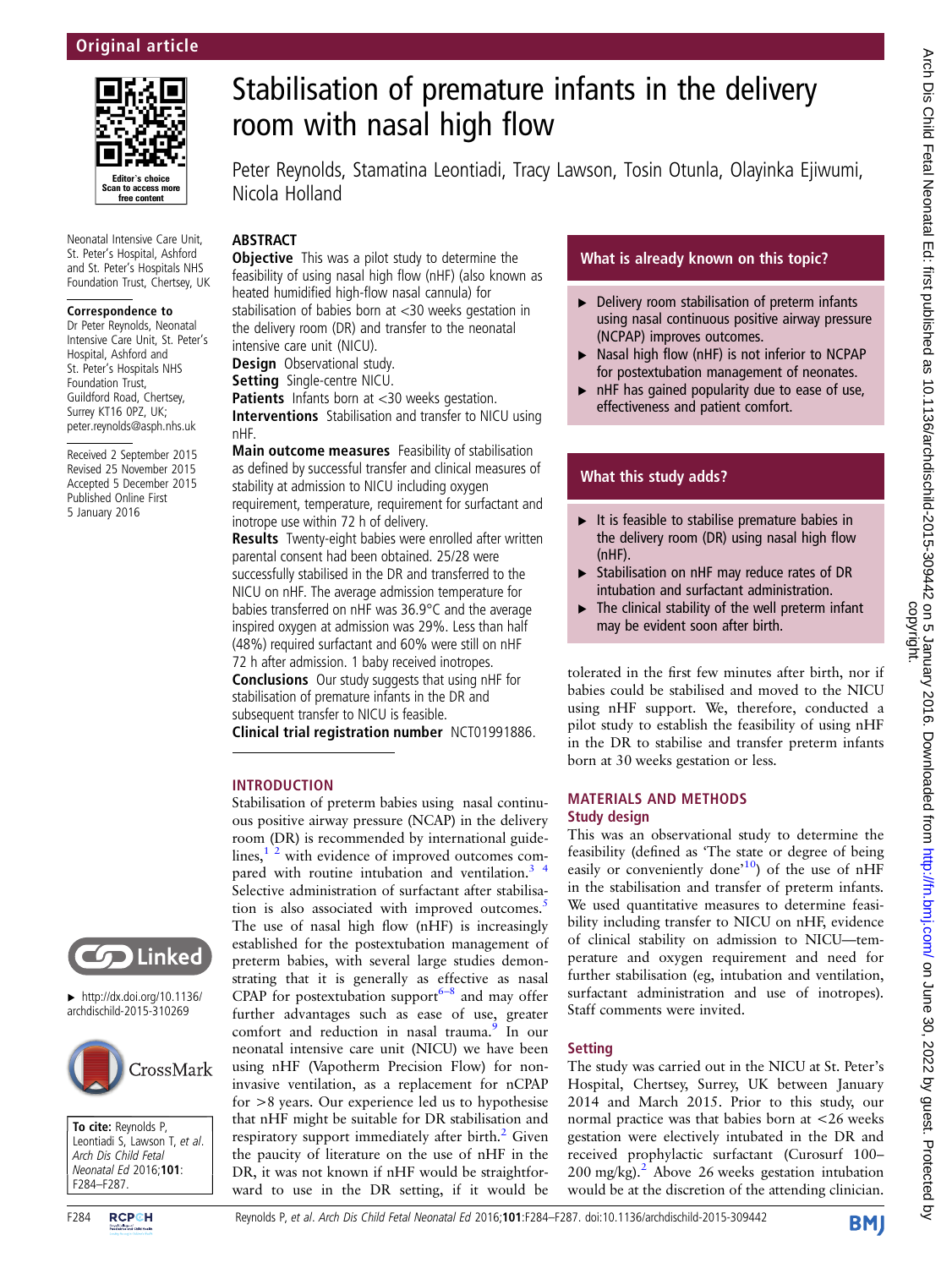Intubated babies would be transferred on intermittent positive pressure ventilation (IPPV), with early extubation to nHF if possible. Non-intubated babies would be stabilised and transferred to NICU on the resuscitaire using either CPAP or IPPV by face mask using the resuscitaire gas supply and nHF started when in the NICU. The majority of babies followed these pathways. Rescue surfactant would normally be given if the  $FiO<sub>2</sub>$  was persistently ≥0.4 although clinical judgement of work-of-breathing and rate of rise of  $FiO<sub>2</sub>$  would be taken into account. Dopamine would be started as the first line inotrope if the mean blood pressure was lower than 20 mm Hg, or was persistently lower than the gestational age with evidence (clinical or biochemical) of poor perfusion.

#### Prestudy practice on our NICU

Our routine practice for the DR management of babies born at <30 weeks gestation during the year preceding this study was noted for comparison. Of 52 babies born in 2013, 73% were intubated in the DR (100% if born at <26 weeks), with all intubated babies receiving surfactant in the DR. One planned and three unplanned extubations occurred prior to transfer to NICU, and 15/34 (44%) were then electively extubated within 24 h on NICU. We have a long-standing policy of early extubation and non-invasive ventilation to nHF. 5/52 babies were still ventilated at 72 h with only two babies receiving inotropes. There were three deaths. We do not use nCPAP routinely on our NICU for stabilisation or postextubation management and thus nCPAP was not a rescue option in the protocol for this study.

## **Participants**

Babies were enrolled if they delivered between 23+0 and 29 +6 weeks gestation and written parental consent had been obtained prior to delivery. For twin pregnancies, parents were counselled that, as there was only one mobile nHF device, we would apply nHF to the first twin initially if appropriate, with the option to apply nHF to the second twin depending on the progress of twin one and time permitting.

#### Delivery room nHF

In order to carry out this study, a mobile apparatus to deliver nHF was designed and constructed. Vapotherm constructed a prototype to our specifications, based on their Precision Flow high-flow device, which could be taken to each delivery and then moved with the baby to NICU, and could be operated with and without mains electricity and piped oxygen and air supplies. A gas manifold was essential to ensure that gas supplies could be smoothly switched over to cylinders and an uninterruptible power supply device was also included. In testing, the Precision Flow continued to function normally during gas and power switchover. The device is shown in figure 1.

#### Procedure

We followed a standardised clinical protocol for stabilisation (figure 2). The mobile apparatus could normally be set up and started within 2 min, requiring a further 2–3 min to reach the desired temperature of 37°C. During this time routine checks on the resuscitation equipment were carried out. Babies were placed into a plastic bag on a resuscitaire under a radiant warmer and assessed for the presence of breathing, heart rate and activity. Nasal prongs ('premature' size, Vapotherm) were applied and a flow of 6–7 L/min was commenced (not a stepwise increase, but clinician preference for initial flows varied). Flows up to 8 L/min were permitted by our standard guidelines. Preductal pulse and oxygen saturation monitoring was also

# Original article



Figure 1 Mobile nasal high flow.



Figure 2 Protocol for stabilisation. nHF, nasal high flow; NICU, neonatal intensive care unit.

commenced using a Masimo pulse oximeter Rad-5V with values obtained after about 1 min, and oxygen given at the clinician's discretion. Acceptable initial values were heart rate >100 bpm and  $SaO<sub>2</sub> > 40$ %, with spontaneous respirations present (no rate defined). No other airway interventions such as suction or inflation breaths were applied. A steady increase in  $SaO<sub>2</sub>$  was expected (approximately 10% per minute over the next 5 min)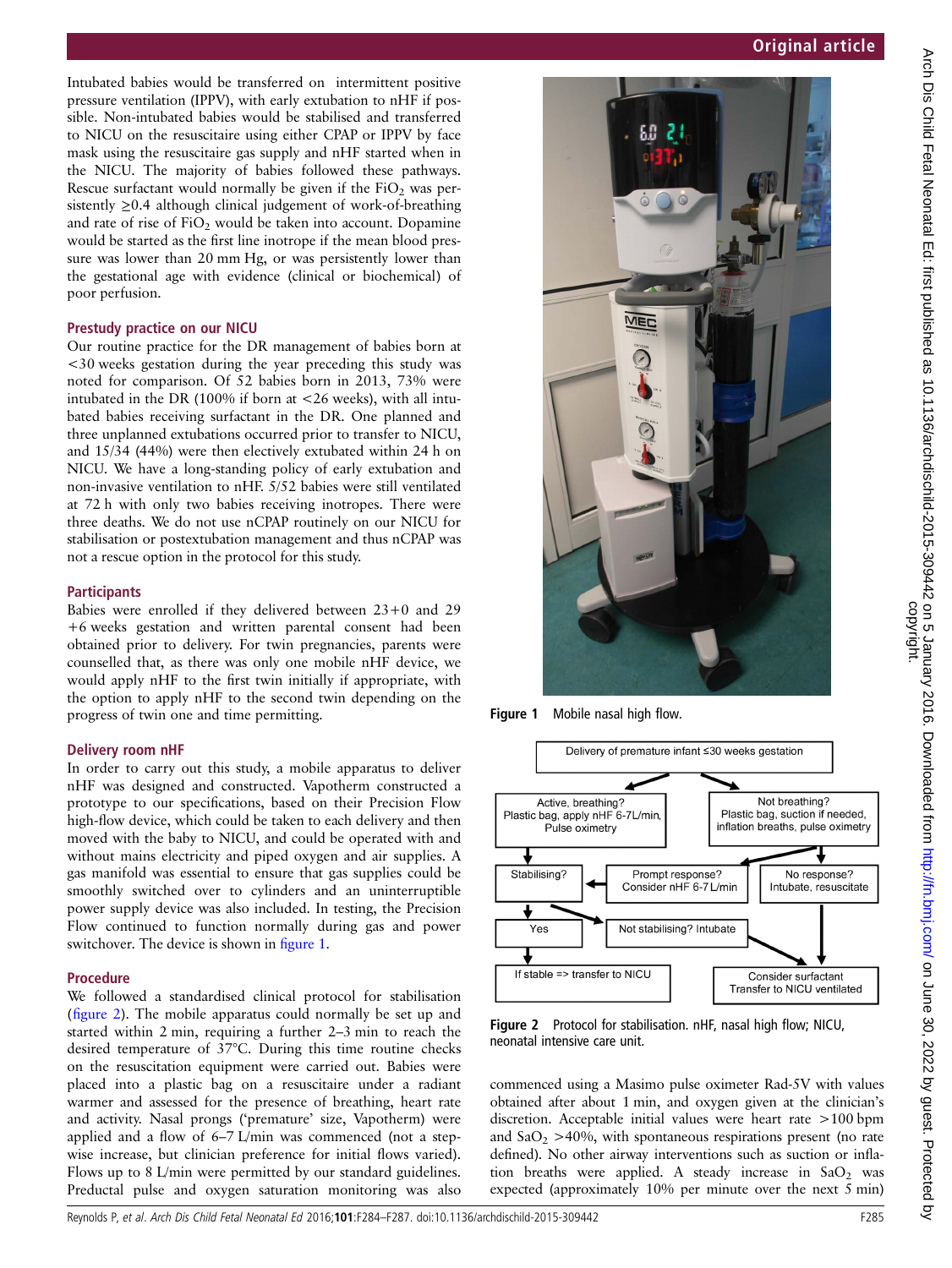with  $SaO<sub>2</sub>$  targeted to 90%–95% after 10 min if requiring sup-plemental oxygen.<sup>[11 12](#page-3-0)</sup> If the baby was apnoeic, five normal inflation breaths were applied according to standard guidance.<sup>13</sup> If the baby responded promptly to initial resuscitation measures, then stabilisation on nHF could be attempted at the discretion of the senior clinician present. Babies who were persistently apnoeic and/or with low heart rate (<100/min) were managed conventionally, with suction, further inflation breaths, intubation with an appropriate-sized endotracheal tube and further resuscitation as determined by the attending clinician. The decision to administer surfactant in the DR was at the discretion of the clinician.

When stable, babies were transferred to the NICU (a short corridor journey which normally takes about a minute). On arrival in the NICU, the admission temperature was checked, pulse and oxygen saturations and  $FiO<sub>2</sub>$  were noted and the baby was transferred to a humidified incubator. For babies on nHF the patient circuit was transferred from the mobile to the cotside nHF device which took about 20 s.

Staff comments were invited, including on the ease of use of the protocol, the comfort of the baby if transferred on nHF and for documentation of parental comments.

#### Study size

The study was approved by the Research and Development Committee of Ashford and St. Peter's Hospitals NHS Foundation Trust and by the London—Surrey Borders Research Ethics Committee (REC). Written parental consent was obtained prior to delivery. The study was terminated after 28 babies had been enrolled in agreement with the R and D department and the REC as feasibility with successful completion of protocol in all cases had been established.

#### RESULTS **Participants**

A total of 74 eligible babies were born during the study period and 33 consents were obtained. We enrolled 28 babies between 23+4 and 29+6 weeks gestation. The requirement for written informed consent prior to delivery meant that the majority of eligible babies could not be enrolled due to the unpredictable onset of premature delivery. Consent was obtained from five parents who did not subsequently deliver before 30 weeks. Mean birth weight was 876 g (range 456–1430 g). Twenty-two (79%) were from singleton pregnancies. Ten patients were male (36%) and 28 (100%) had received at least one dose of antenatal steroids. Further characteristics of the study participants are shown in table 1.

### **Outcomes**

Three babies born at 23 or 24 weeks were intubated and transferred to NICU ventilated as per protocol. Two of these (born at

23 and 24 weeks) subsequently died from necrotising enterocolitis (NEC) at days 13 and 30, respectively). [Table 2](#page-3-0) shows the outcome measures for all study babies. For the 25 babies stabilised and transferred on nHF, the average admission temperature was  $36.9^{\circ}$ C (range  $36.3^{\circ}$ C-38.2°C) and the mean FiO<sub>2</sub> on admission to NICU was 0.29 (range 0.21–0.60), with nine babies (36%) in room air on admission. Twelve babies (48%) stabilised and transferred on nHF received rescue administration of surfactant, but only 5 (42%) were still on nHF at 72 h. They ranged from  $23+4$  to  $29+6$  weeks gestation. Of the 13 babies  $(24+1)$  to  $29+5$  weeks gestation) who did not require surfactant, 11 (85%) were still maintained on nHF at 72 h. One baby (4%) received inotropes in the first 72 h due to a pulmonary haemorrhage after 48 h.

The smallest baby stabilised successfully weighed 498 g, was still on nHF after 72 h, and was eventually transferred back to their local hospital. Two babies developed grade 3 or 4 intraventricular haemorrhages (8%). There was one pneumothorax after 24 h, which occurred after the baby had been intubated and received IPPV before and after administration of surfactant (Curosurf). The air leak was drained without complications.

There were two documented technical issues with inadequate flow from the nHF device, both quickly resolved. The first was caused by pooled water in the chamber preventing the internal impeller from spinning, and once wiped dry the flow was normal. The second was due to a poor connection between the patient circuit and the humidification unit; again this was recognised and corrected.

In every case, the use of the mobile high flow according to the protocol was described by staff as being straightforward, even if the baby required conventional resuscitation and ventilation. Several staff commented that transfers of babies on nHF were 'easy' and, in 21/25 that the comfort of the babies was good (not recorded in 4/25). They also recorded positive comments from some parents about being able to see their baby's face and head movements.

## **DISCUSSION**

In this study, we have demonstrated that it is feasible to use nHF for the stabilisation of premature babies without the need for routine intubation and/or surfactant prior to and during transfer to NICU in the majority of cases.

Staff followed the clinical protocol easily. The nHF could be set up and started quickly, delivering warmed and humidified gas within a couple of minutes. The nasal prongs were simple and quick to fit. We found the prongs could be effectively secured for transfer using the plastic clasp at the back of the head. Unlike nCPAP, there was no need to size and fit a hat to hold the nasal prongs.

| <b>GA at delivery</b> | $N$ (% total) | Vaginal/caesarean<br>delivery | <b>PPROM</b> $>24$ h $\frac{6}{6}$ | Intubated for<br>transfer to NICU | <b>Surfactant in DR</b> |
|-----------------------|---------------|-------------------------------|------------------------------------|-----------------------------------|-------------------------|
|                       |               |                               |                                    |                                   |                         |
| $23+0$ to $23+6$      | 1(4)          | 1/0                           | 0(0)                               |                                   |                         |
| $24+0$ to $24+6$      | 3(11)         | 2/1                           | 1(33)                              |                                   |                         |
| $25+0$ to $25+6$      | 6(18.5)       | 2/4                           | 0(0)                               | $\mathbf{0}$                      |                         |
| $26+0$ to $26+6$      | 5(18.5)       | 2/3                           | 2(40)                              | 0                                 | $\mathbf{0}$            |
| $27+0$ to $27+6$      | 5(18.5)       | 2/3                           | 0(0)                               | $\mathbf{0}$                      | $\mathbf{0}$            |
| $28+0$ to $28+6$      | 5(18.5)       | 1/4                           | 1(20)                              | $\mathbf{0}$                      | $\mathbf{0}$            |
| $29+0$ to $29+6$      | 3(11)         | 1/2                           | 1(33)                              | $\mathbf{0}$                      | $\bf{0}$                |
| Mean $GA$ 26+5        | 28 (100)      | 11 (39%)/17 (61%)             | 5(18)                              | $3(11\%)$                         | 4(14%)                  |